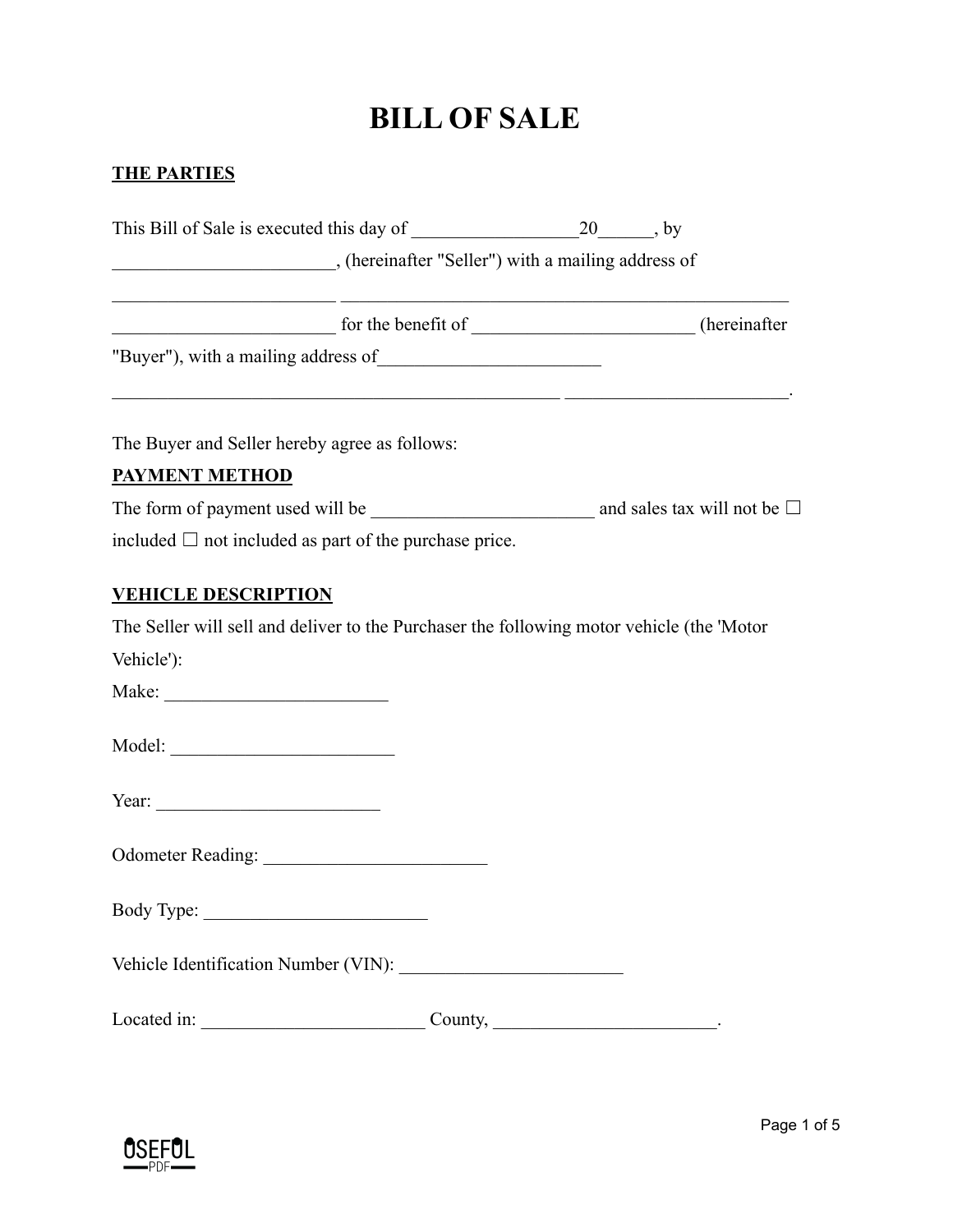#### **WARRANTIES**

The Seller warrants that the Motor Vehicle is free of all liens and encumbrances, and that the Seller is the legal owner of the Motor Vehicle. The Seller additionally warrants that he or she has all necessary rights and permission to sell and deliver the Motor Vehicle and that he or she will vigorously defend the Motor Vehicle's title against any and all claims and demands.

#### **'AS IS' CONDITION**

The Buyer acknowledges that the Motor Vehicle is being sold "as is." Any implied warranty of fitness for a particular purpose and any implied warranty of merchantability are expressly disclaimed by the Seller. Any expressed or implied warranties by the Seller are expressly disclaimed.

#### **WORKING ORDER**

Any warranty as to the condition or working order of the Motor Vehicle is expressly disclaimed by the Seller.

#### **MANUFACTURER'S WARRANTY**

Any disclaimer of warranties by the Seller in this Bill of Sale will not in any way affect the terms of any applicable warranties from the manufacturer of the Motor Vehicle.

#### **LIABILITIES**

The Seller does not assume any liability in connection with the sale or delivery of the Motor Vehicle, nor does the Seller authorize any other person to do so on the Seller's behalf.

#### **INSPECTION**

The Purchaser accepts the Motor Vehicle in its existing condition given that the Purchaser has either inspected the Motor Vehicle or was given the opportunity to inspect the Motor Vehicle but chose to not inspect it.

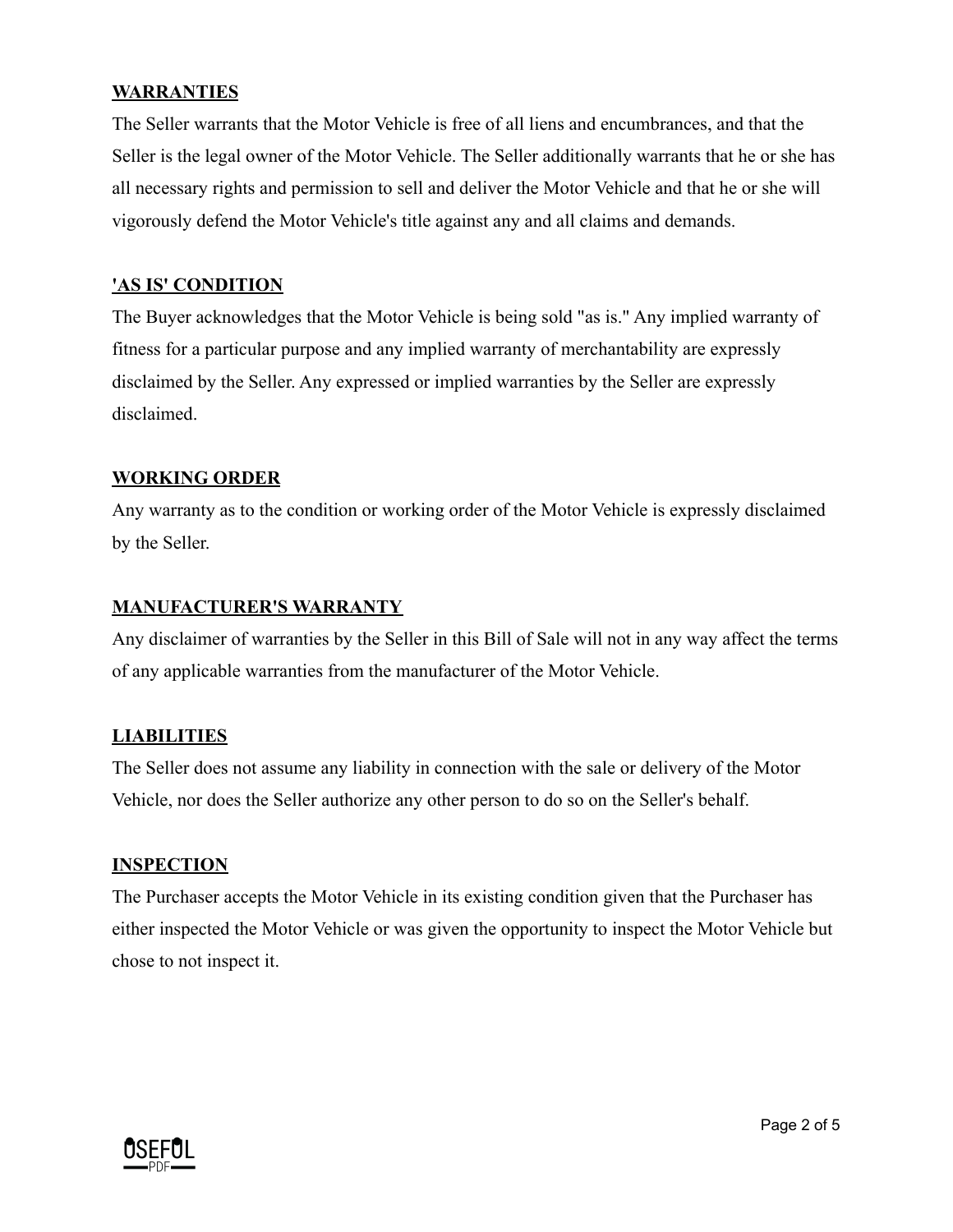### **BUYER AND SELLER CONDITIONS**

The undersigned Seller affirms that the above information about the vehicle is accurate to the best of their knowledge. The undersigned Buyer accepts receipt of this bill of sale and understands that the above vehicle is sold on an "as is, where is" condition with no guarantees or warranties, either expressed or implied.

### **GOVERNING LAW**

This Bill of Sale will be construed in accordance with and governed by the laws of the State of \_\_\_\_\_\_\_\_\_\_\_\_\_\_\_\_\_.

In witness, the parties execute on this Bill of Sale on \_\_\_\_\_\_\_\_\_\_\_\_\_\_\_\_20\_\_\_\_\_\_\_\_,

| <b>Buyer Signature:</b>  | Date: |  |
|--------------------------|-------|--|
| Print Name:              |       |  |
| <b>Seller Signature:</b> | Date: |  |
| Print Name:              |       |  |

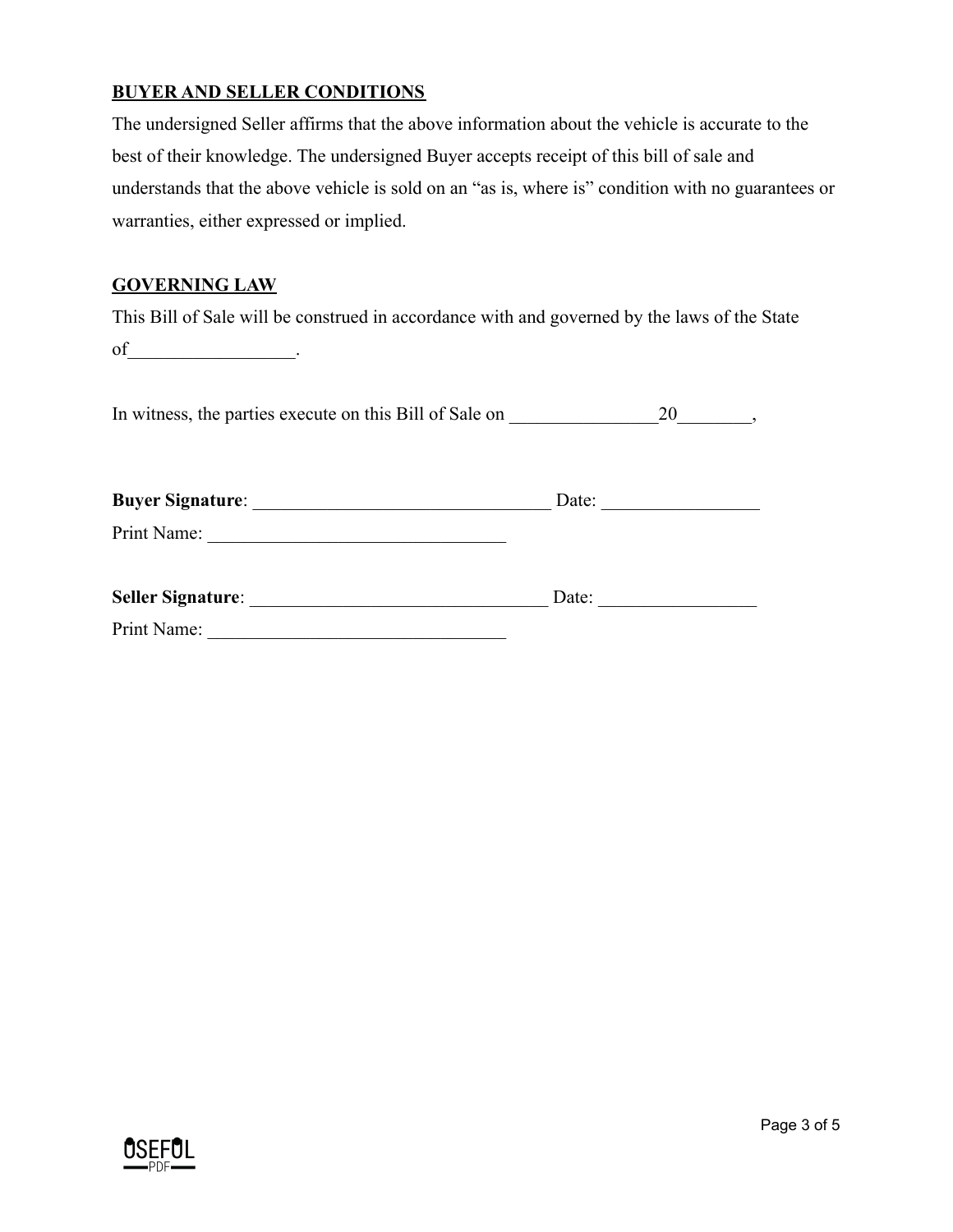# **ODOMETER DISCLOSURE STATEMENT**

FEDERAL and STATE LAW requires that you state the mileage in connection with the transfer of ownership. Failure to complete or providing a false statement may result in fines and/or imprisonment.

I/We, \_\_\_\_\_\_\_\_\_\_\_\_\_\_\_\_\_\_\_\_\_\_\_\_\_\_ certify to the best of my knowledge that the odometer reading of Miles.

The actual mileage of the vehicle is accurate, unless one (1) of the following statements is checked  $\mathcal{Q}$ :

 $\Box$  - I hereby certify that the odometer reading reflects the amount of mileage in excess of its mechanical limits.

☐ - I hereby certify that the odometer reading is not the actual mileage. **WARNING –**

## **ODOMETER DISCREPANCY**

| <b>Buyer Signature:</b>  | Date: |
|--------------------------|-------|
| Print Name:              |       |
| <b>Seller Signature:</b> | Date: |
| Print Name:              |       |